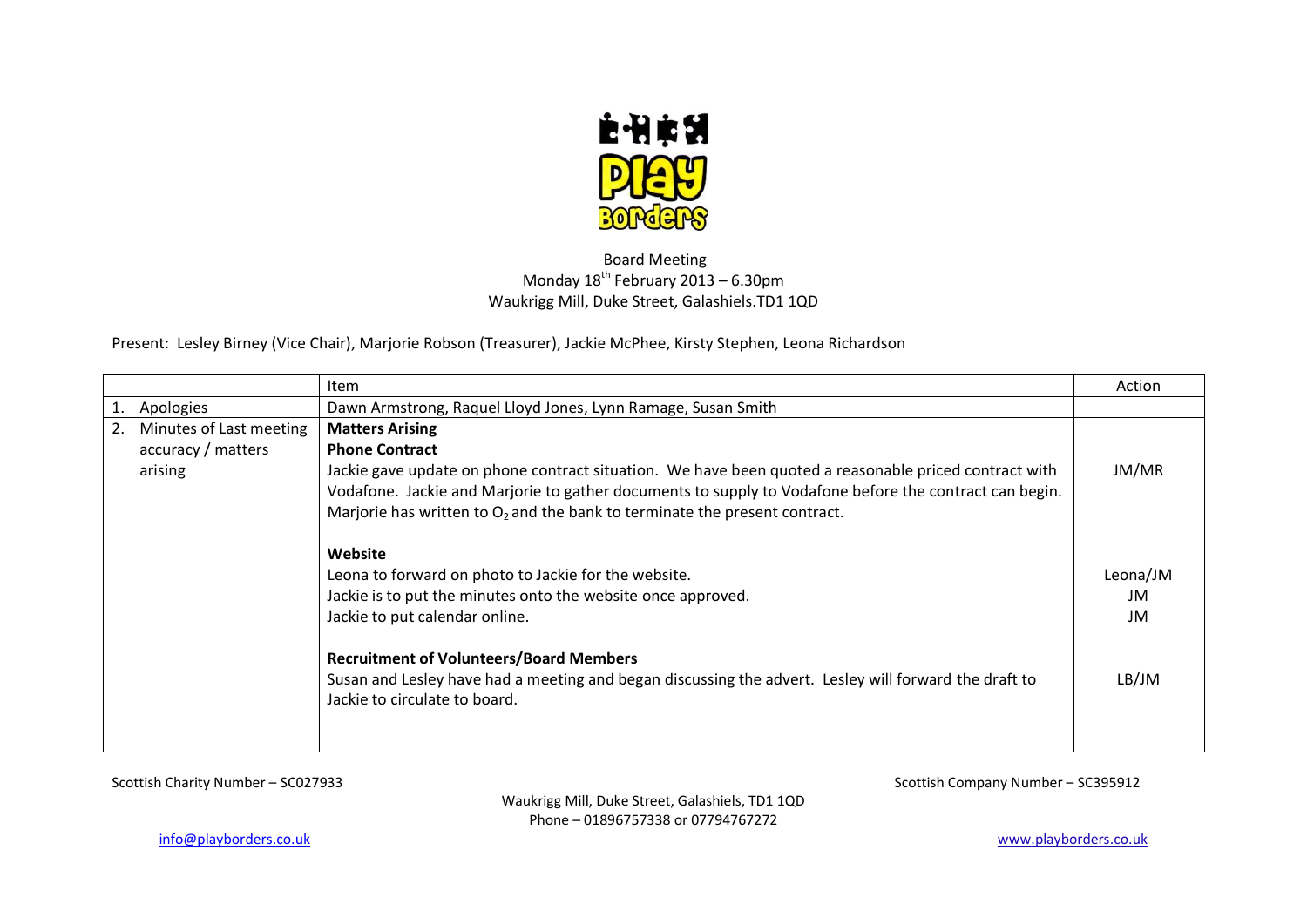|                                          | <b>Policies</b><br>Jackie and Lesley discussed the policies at the PQASSO meeting. Policies have been circulated to all board<br>members. Policies approved and will to get signed at next PQASSO meeting.                                                                                                                                                                                                                                                                                                                        | <b>ALL</b>                                                     |
|------------------------------------------|-----------------------------------------------------------------------------------------------------------------------------------------------------------------------------------------------------------------------------------------------------------------------------------------------------------------------------------------------------------------------------------------------------------------------------------------------------------------------------------------------------------------------------------|----------------------------------------------------------------|
|                                          | <b>SBC Monitoring form</b><br>Board approved the monitoring form. Jackie to forward onto the Childcare Partnership.                                                                                                                                                                                                                                                                                                                                                                                                               | JM                                                             |
| Finance & Grants<br>3.                   | <b>Finance Update</b><br>Finance matters discussed<br>Marjorie will forward Jackie Income and expenditure - Jackie to circulate to board.<br>OSCR sent notification that our accounts can't be accepted in the current form. Marjorie is going to<br>contact Gall Robertson/OSCR for clarification.<br>Membership<br>Jackie provided Play Borders update (see attached)<br><b>AGM</b><br>AGM date confirmed for Tuesday 23 <sup>rd</sup> April. Guest speaker Drew McCanney                                                       | MR/JM<br><b>MR</b>                                             |
| Networking & open<br>4.<br><b>Nights</b> | <b>Floorbooks</b><br>Jackie to contact John at the Scrap Store asap to see if he can attend the Networking Evening.                                                                                                                                                                                                                                                                                                                                                                                                               | JM                                                             |
| 5. Promotion                             | Promotion<br>Leona designing a poster.<br>Play Borders are going to attend the SCMA Conference on Saturday 9 <sup>th</sup> March.<br>Marjorie priced pens. £150 for 250 pens. Marjorie going to order<br>Jackie will resend flyer out for amendments. Feedback to be received by 20/2/2013.<br>Leona going to have poster complete by 22/2/2013 Leaflet<br>Discussion held on updating the Play Borders leaflet. Leona is going to look at updating the presentation<br>of the leaflet. Jackie to forward the leaflet onto Leona. | Leona<br>JM/LB<br><b>MR</b><br>JM/ALL<br>Leona<br>Leona/Jackie |

Scottish Charity Number – SC027933 Scottish Company Number – SC395912

Waukrigg Mill, Duke Street, Galashiels, TD1 1QD Phone – 01896757338 or 07794767272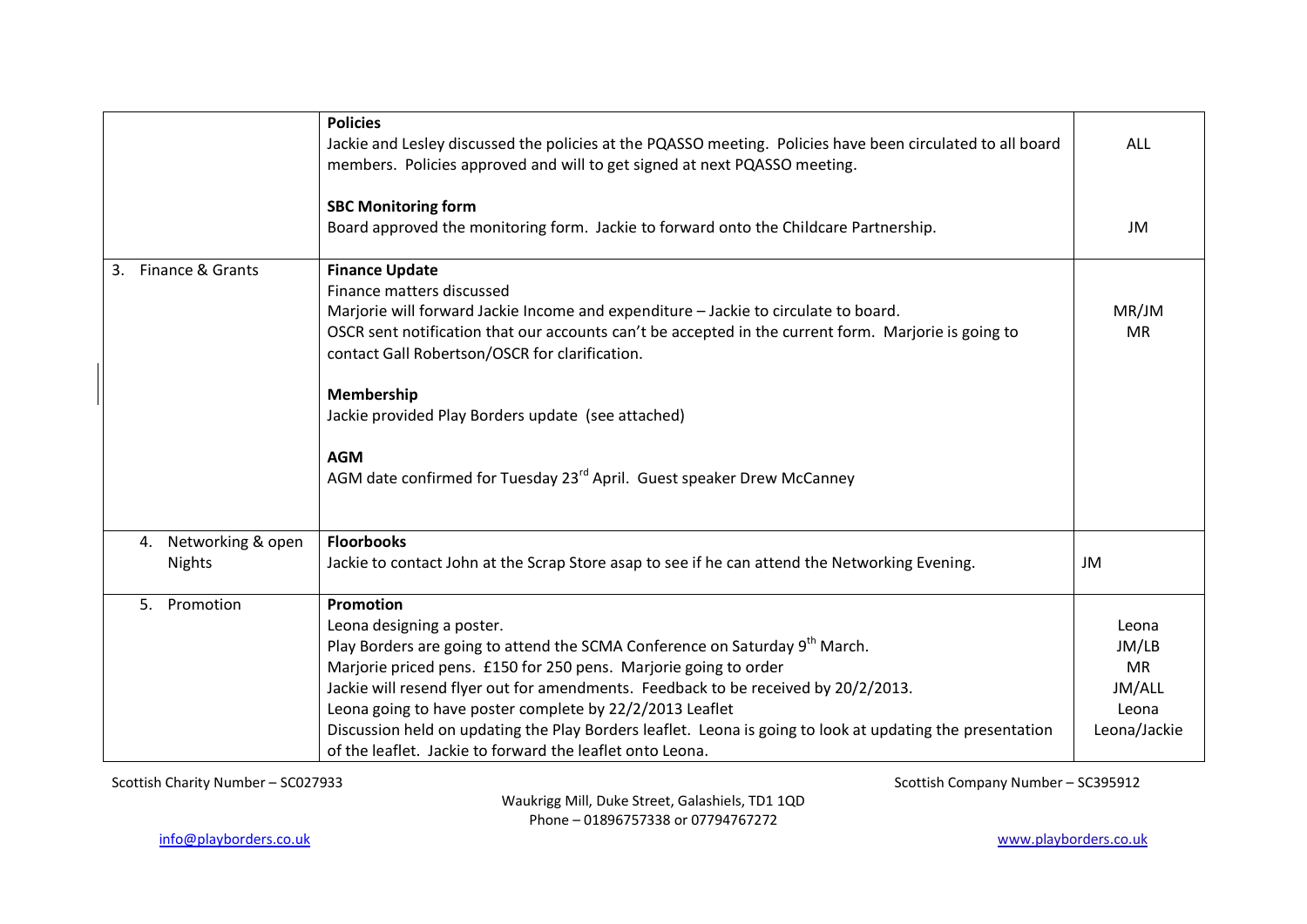|    | 6. PQASSO             | Next meeting on Monday 4 <sup>th</sup> March 2013-6.30pm                                                       | <b>ALL</b> |
|----|-----------------------|----------------------------------------------------------------------------------------------------------------|------------|
|    |                       | PQASSO nights will continue on the first Monday of every month, 6.30pm at the Toy Library.                     |            |
|    | 7. Update of Meetings | Marjorie and Lesley informed all of meetings attended.                                                         |            |
|    | attended.             | Lesley attended the Training and Quality Assurance subgroup meeting on 14/2/2013. Lesley gave update.          |            |
|    |                       | The board were informed that CEYPT will be running a level 9 PDA. Further details to follow in due             |            |
|    |                       | course.                                                                                                        |            |
|    |                       | Marjorie attended the Childcare Partnership Meeting.                                                           |            |
| 8. | <b>Expense Sheets</b> | Forward expenses to Marjorie or bring to next meeting.                                                         | <b>ALL</b> |
|    | 9. A.O.C.B.           | Raquel gave her apologies about being unable to attend Play Borders Board Meetings. Raquel offered to          |            |
|    |                       | send another childminder to attend meetings as an advisor. The board agreed that we would like to keep         |            |
|    |                       | Raquel as an advisor. However, to inform her that we are going to be advertising for board members and         |            |
|    |                       | if she is aware of anyone who would meet the criteria for a board member we would be keen to hear              |            |
|    |                       | from them. The individual would represent themselves not SCMA.                                                 |            |
|    |                       | Jackie has annual leave that needs to be used by the end of March. The board has agreed for Jackie to be       |            |
|    |                       | off the week commencing Monday 25 <sup>th</sup> March. The board are going to cover the Toy Library that week. | KS         |
|    |                       | Kirsty will co-ordinate.                                                                                       |            |
|    |                       | Dates of future Board Meetings March-July 2013                                                                 |            |
|    |                       | Monday 18 <sup>th</sup> March                                                                                  |            |
|    |                       | Monday 15 <sup>th</sup> April                                                                                  |            |
|    |                       | Monday 20 <sup>th</sup> May                                                                                    |            |
|    |                       | Monday 17 <sup>th</sup> June                                                                                   |            |
|    |                       | Monday 15 <sup>th</sup> July                                                                                   | ALL        |
|    |                       | All meetings at 6.30pm                                                                                         |            |

Waukrigg Mill, Duke Street, Galashiels, TD1 1QD Phone – 01896757338 or 07794767272

Scottish Charity Number – SC027933 Scottish Company Number – SC395912

[info@playborders.co.uk](mailto:info@playborders.co.uk) www.playborders.co.uk